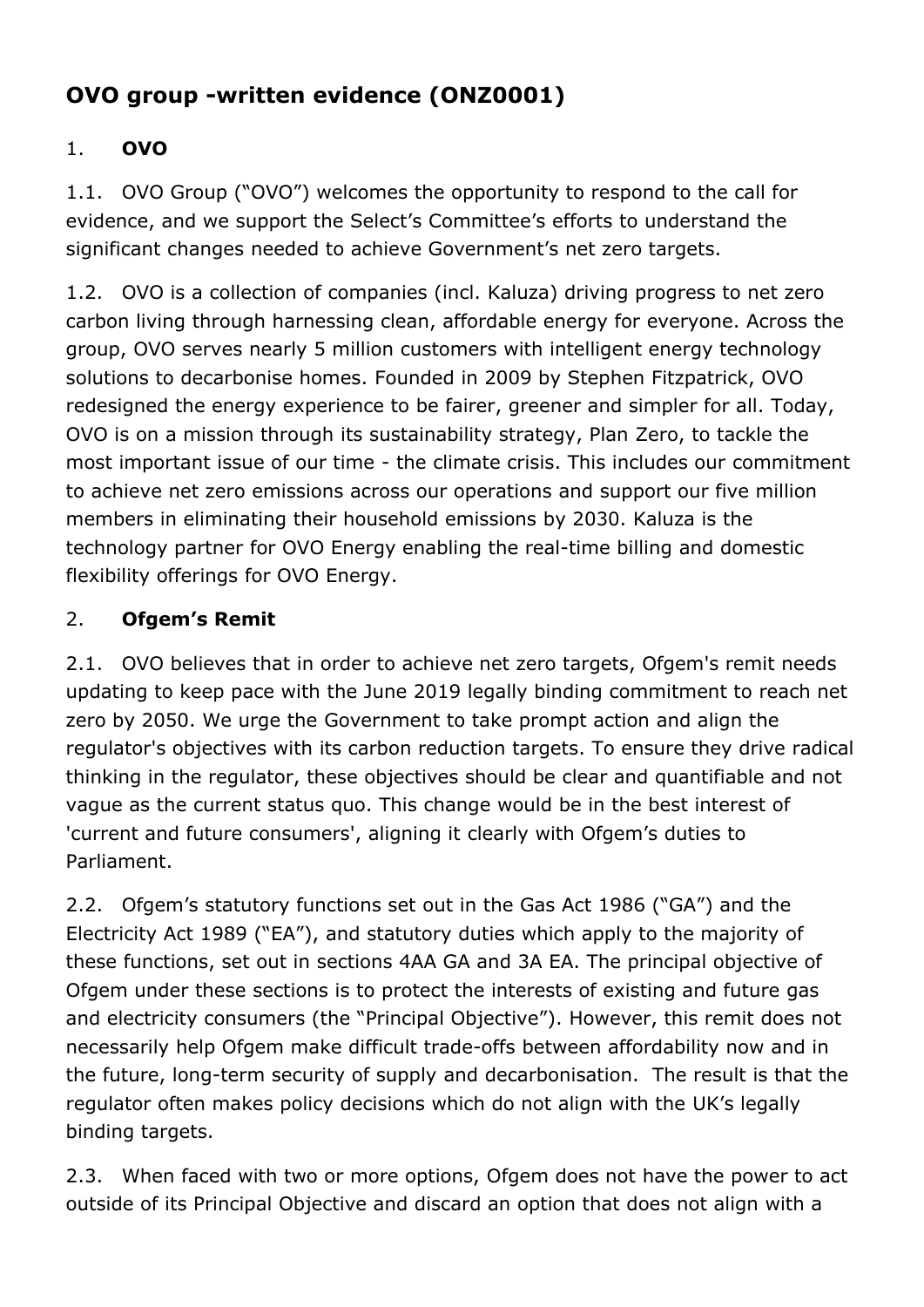net zero scenario if this option is more cost-effective. In the hypothetical scenario where Ofgem was to choose between an option A and an option B, a simplification of the problem could be illustrated as follows:

|          | Impact on net zero targets                                                                       | Impact on consumers                |
|----------|--------------------------------------------------------------------------------------------------|------------------------------------|
| Option A | Does not align with net zero<br>targets and acts as a barrier to<br>the deployment of renewables | Neutral impact on<br>consumers     |
| Option B | Aligns with net zero scenarios<br>and facilitates the deployment of<br>renewables                | Increase in costs for<br>consumers |

If Ofgem choses option B, the regulator could face a legal challenge due to the negative impact on consumers.

2.4. An example of this in practice is Ofgem's Targeted Charging Review decision that harmed the deployment of embedded renewable generation.

2.5. The guiding principles for Ofgem's decisions were:

- Arrangements support efficient use and development of network capacity
- Arrangements reflect the needs of consumers as appropriate for an essential service
- Any changes are practical and proportionate, considering

No net zero considerations were formally included in the decision, apart from a side impact assessment .

2.6. The 'best interest of consumers' duty should include the broader effects of energy policy on the wellbeing of future and current consumers and not only the short-term economic impact.

For example, according to Public Health England, air pollution is the most significant environmental threat to health in the UK, with between 28,000 and 36,000 deaths a year attributed to long-term exposure. There is strong evidence that air pollution causes the development of coronary heart disease, stroke, respiratory disease, and lung cancer and exacerbates asthma.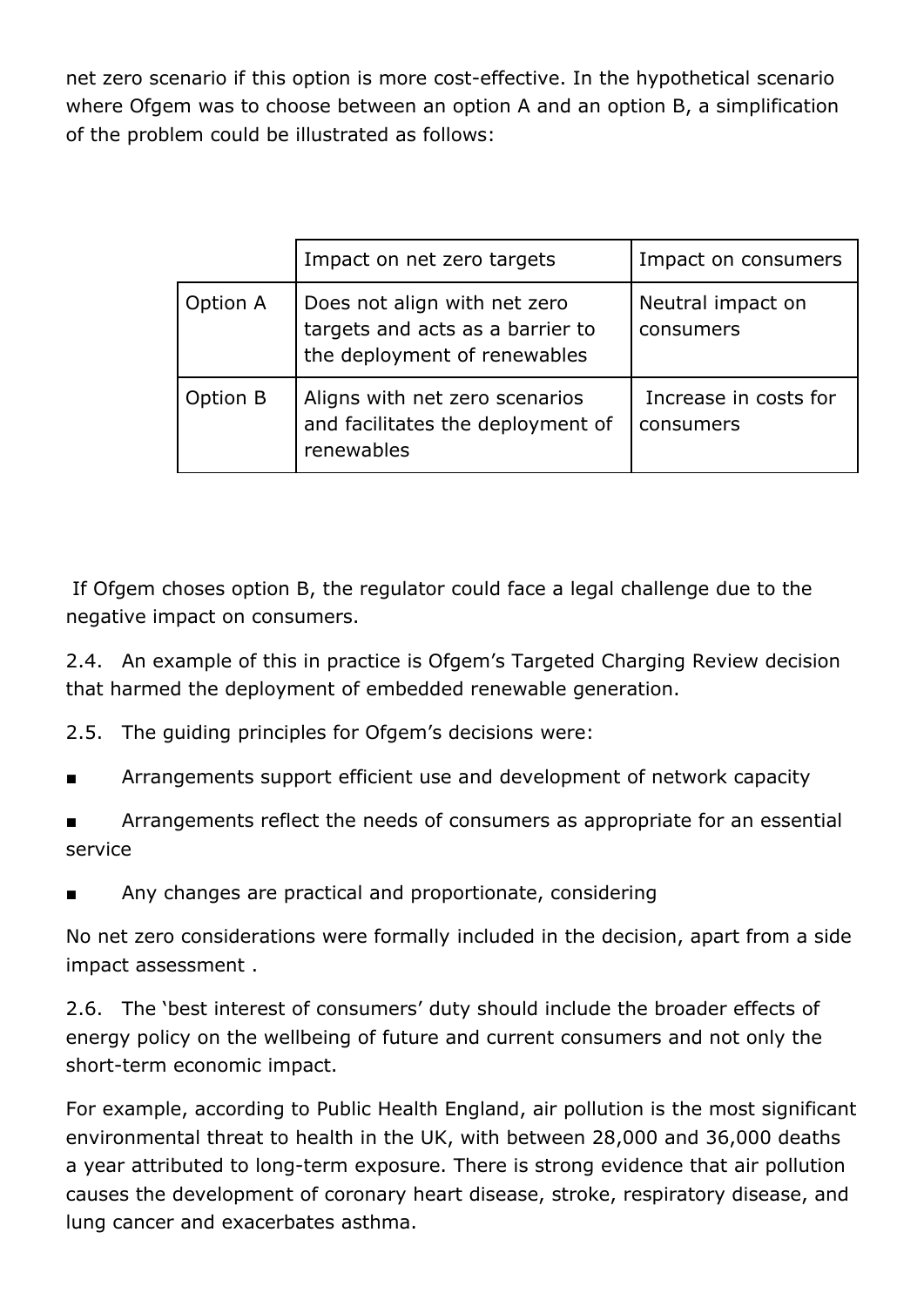2.7. We believe that by changing the remit to prioritise the alignment with net zero targets, Ofgem will better protect the best interest of consumers. There is no conflict of interest or material downside of taking forward the much-needed change. Critical will be setting clear "metrics for success" that consider the efficiency of the system, the cost to consumers, and the carbon implications would send clearer signals to industry and policymakers on the direction and pace of change.

2.8. Impact assessment scenarios supporting policy positions is another example of the need for urgent reform. Currently, the regulator has no obligation only to consider scenarios compatible with net-zero. Ofgem conducts impact assessments with scenarios such as a 'steady progression' scenario that does not align with the net-zero target.

2.9. The Steady Progression scenario is described as follows by National Grid: "While home insulation improves, there is still heavy reliance on natural gas, particularly for domestic heating. Electric vehicle take-up grows more slowly, displacing petrol and diesel vehicles for domestic use, however decarbonisation of other vehicles is slower with continued reliance on diesel for heavy goods vehicles. In 2050 this scenario still has significant annual carbon emissions, short of the 2050 net zero target in UK legislation."

2.10. Please find below an impact assessment of the Targeted Charging Review where performance of policy measures was assessed in a 'steady progression' scenario.

| <b>Scenario/sensitivity</b>                           | Consumer<br><b>benefits</b> | <b>System</b><br><b>benefits</b><br>(central<br>carbon<br>appraisal<br>value) | <b>System</b><br><b>benefits</b><br>(high carbon<br>appraisal<br>value) |
|-------------------------------------------------------|-----------------------------|-------------------------------------------------------------------------------|-------------------------------------------------------------------------|
| <b>Steady Progression</b>                             | 0.5                         | 1.0                                                                           | 1.8                                                                     |
| <b>Community Renewables</b>                           | 1.2                         | 3.2                                                                           | 6.1                                                                     |
| <b>High Residual</b><br>(based on Steady Progression) | 1.6                         | 1.0                                                                           | 1.9                                                                     |
| Low Residual<br>(based on Steady Progression)         | 0.5                         | 0.8                                                                           | 1.3                                                                     |

Table 2 Overview of projected benefits of TCR residual reforms £bn, NPV of Total Cost Change, 3.5%,  $2019 - 2040$ 

2.11. We understand the academic thinking behind the rationale to assess policy options in this scenario. However, Parliament has rightly set a legal target to reach net-zeros and the Government is creating Sectoral Plans to decarbonise the economy rapidly over the next 30 years. The regulator is assessing policy options in scenarios that will not materialise as the Government is and will continue to take action. Actions include the Transport Decarbonisation Plan, the Ten Point Plan, and the upcoming Heat and Buildings Strategy.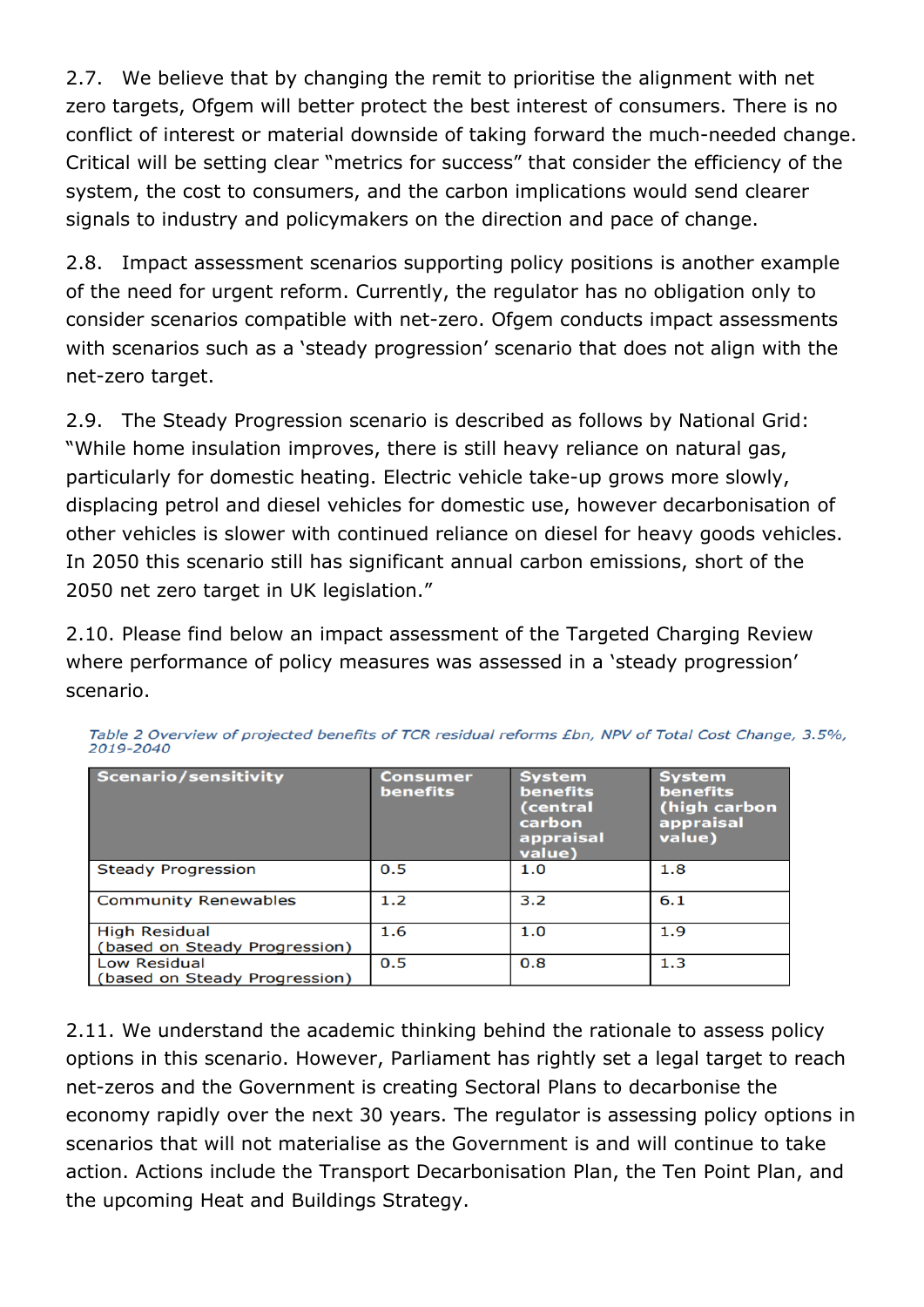2.12. With a mandate aligned with net zero targets, Ofgem will no longer need to test policy decisions on 'do nothing' scenarios. The current Principal Objective often leads to discarding policy options that perform well in the decarbonised future Government is building.

2.13. To conclude, Ofgem has demonstrated to be an efficient and transparent regulator; however, the current remit does not give Ofgem the power to make decisions aligned with the Government's net-zero targets. We urge the Government to take prompt action and amend Ofgem's remit.

### 3. **A legal framework securing net zero long term strategy**

3.1. The vague and not binding environmental duties could be sufficient when the political environment supports net-zero measures and plans. Should we see a political change or public pressure to change priorities in the future, a legal framework will ensure regulators and licensees continue to work towards net zero targets. Any disruption even for a couple of months or years in direction and strategy will jeopardize all efforts to achieve the UK legally binding commitment to achieve net zero by 2050. We therefore favour putting in place the legal framework now to accelerate action.

# 4. **RIIO and net-zero, an example of the lack of embedded clear carbon targets**

4.1. Ofgem's policies and decisions should have embedded carbon reduction targets. Embedded carbon targets will avoid the 'pass the stick' situation between different market players. All energy and gas markets participants should aim for the same objective: achieving net zero. The absence of clear targets on emissions reduction and the lack of accountability from different players results in decisions not fit for decarbonisation purposes.

4.2. An example of these inefficiencies is the flexibility markets which will be vital for the net zero transition as an increasing proportion of low-carbon power comes onto the system. Flexibility markets often do not differentiate between carbonintensive and polluting technologies and low carbon technologies. Network system operators ' IT systems 'call' flexibility assets following a merit order based on historical decisions, size of the unit and price. The IT systems or the staff qualifying and calling units do not differentiate between carbon-intensive and low carbon or renewable generations. System operators balance the intermittency of renewables with polluting generation when flexibility providers such as Kaluza provide low carbon solutions directly benefiting consumers. Embedded carbon targets in every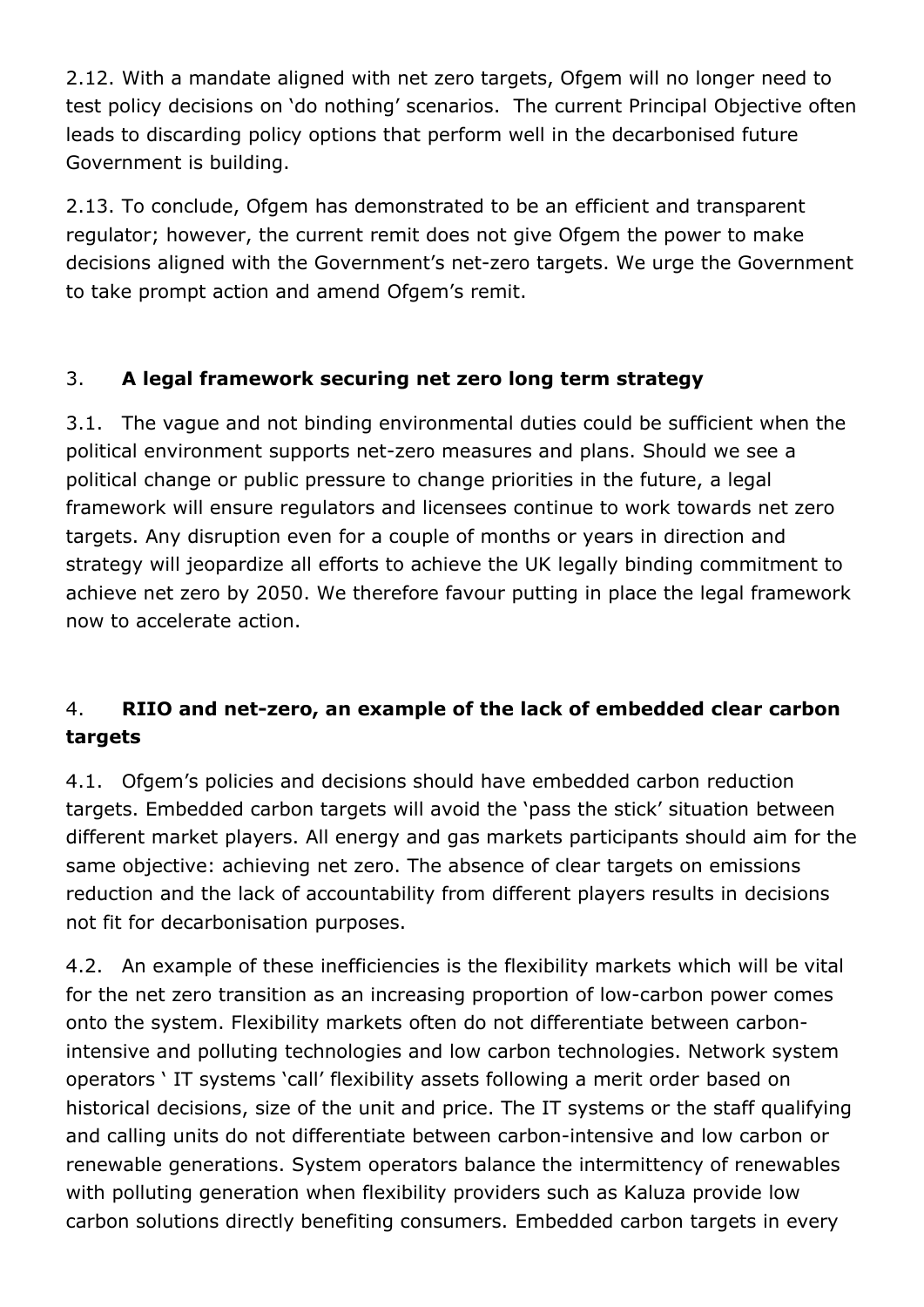decision made by the regulator and the different actors would avoid these counterproductive actions that make achieving net-zero harder.

4.3. Setting price control frameworks for the gas and electricity network companies of Great Britain is one of Ofgem's most essential duties. Whilst RIIO-2 draft frameworks include environmental considerations, these are vague and not bound to Government's targets. Network companies do not have strong enough incentives to align with net-zero objectives. To achieve net zero, carbon reduction targets need to be embedded in every decision made by the regulators and all energy players, including the network companies.

4.4. Network companies need stronger, clean and quantifiable environmental objectives but Ofgem will only have the power to change the RIIO frameworks if their own remit is amended accordingly. This rationale applies to other players including other licensees such as energy suppliers, generation, interconnectors and storage.

### 5. **Net zero objectives for Licensees, in particular Suppliers**

5.1. Households' role in decarbonisation is critical. Homes, including heating, EVs, demand response and consumer behavioural change, will play a key role in achieving the UK's 2050 net zero targets.

5.2. Suppliers, providing the regulatory framework aligns with net zero, should be a major partner in delivering net zero due to their close relationship to the consumer and their understanding of what individuals will need to take action on decarbonisation. OVO sees the consumer as the key player to achieve net zero and we see ourselves as a decarbonisation delivery partner in the home. Our whole business is orientated around our belief that climate change is the biggest, most pressing challenge facing humankind.

5.3. We have a core strategy called 'Plan Zero' - it sets out our purpose to create a world without carbon and is central to our company culture. Since we launched our Plan zero and specific targets for our business and consumers, we have experienced a shift in the organisation culture. All our decisions are made thinking about the bigger plan: our Plan Zero. OVO has been a first-hand witness of the importance of clear measurable targets and accountability.

5.4. Most importantly, for our customers, it commits us to:

- optimising 5m homes with low carbon and flexible technologies e.g. electric heat pumps or V2G technology
- helping our members to halve their carbon footprint by 2030.
- 5.5. Suppliers play and will play an even more critical role in delivering net zero -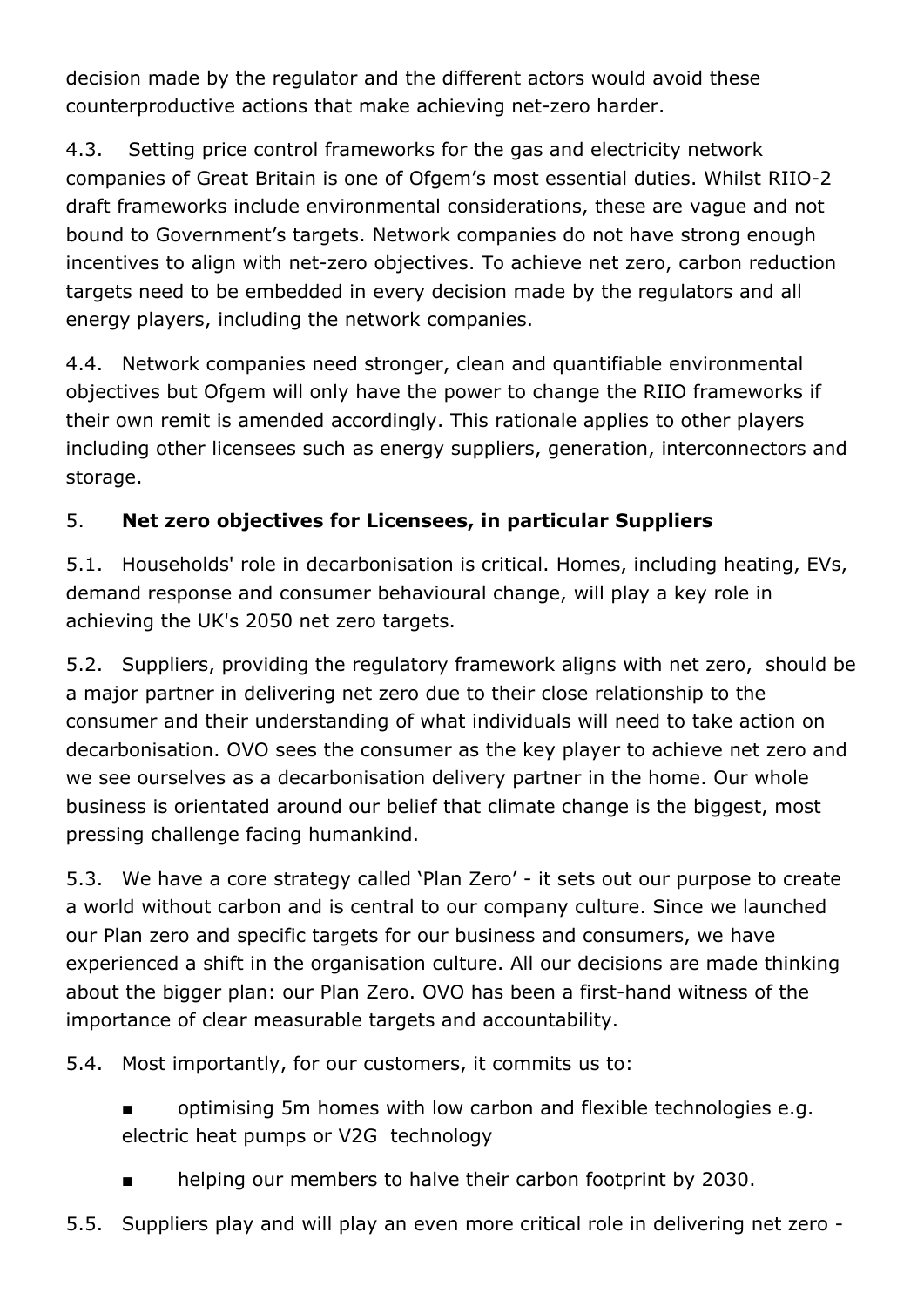for too long the retail market has been seen as a constraint on progress, but the introduction of new technologies and services mean it could now be a driver of reducing household emissions. It can be the bridge between decarbonising the energy supplied and the home in which it is used.

5.6. The regulatory framework should move from focusing only on 'getting the cheapest price for current consumers' to 'work with suppliers to put consumers at the center of the net zero' challenge, giving fair consideration to long-term priorities like net-zero .

#### 6. **Long Term net zero focus versus short-term economic impact**

6.1. Ofgem's impact assessments are often focussed on short term economic impact. Future consumers' interests are heavily discounted, and the horizon rarely covers impact on 2050.

6.2. In order to successfully support the industry as a progressive regulator, Ofgem should be clear on the direction and outcomes of large programmes of reform such as this. Setting "metrics for success" that consider the efficiency of the system, the cost to consumers, and the carbon implications would send clearer signals to industry and policymakers on the direction and pace of change. In other words, being clear about the outcomes of the change (rather focusing on the "defect to be fixed") should support longer-term and more forward-looking decision-making.

#### 7. **Security of supply**

7.1. The transition to net zero requires various considerations around maintaining security of supply and can only be achieved cost effectively if customers down to household level are engaged in this energy transition. The shift to high penetration of renewable generation (wind and solar) requires fundamental change from shifting generation to meet the demand to using inherent flexibility in electricity demand to make the most of renewable electricity when it's available. If the right incentives and market designs are not put in place early this will create significant challenges to security of supply and impose additional costs to the network infrastructure and have further impacts on all consumer bills. Alternatively, creating incentives and markets that unlock demand response across the whole system (down to household level) help facilitate the net zero transition at reduced cost and lower impacts to the security of UKs energy supply. That is why OVO is investing in